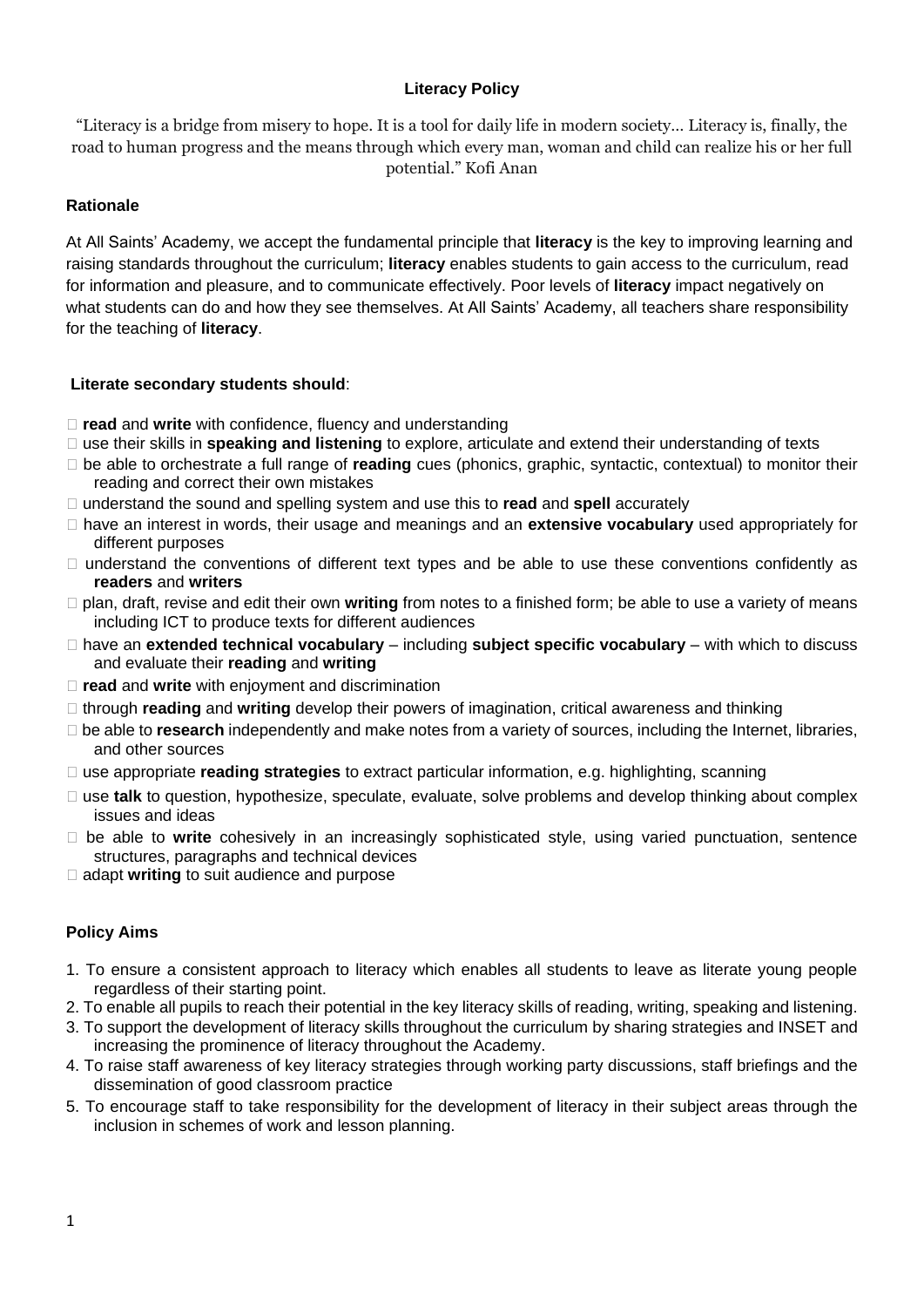### **Key Roles and Responsibilities**

| <b>Staff</b>                    | <b>Roles and Responsibilities</b>                                          |
|---------------------------------|----------------------------------------------------------------------------|
| <b>SLT</b>                      | Take an active role in support of new literacy vision and encourage        |
|                                 | compliance in all subject areas.                                           |
| <b>Literacy Co-ordinator</b>    | Share literacy vision with SLT/Staff. Update whole school literacy         |
|                                 | initiatives as appropriate. Provide support for staff and monitor literacy |
|                                 | provision.                                                                 |
| <b>Heads of Faculty</b>         | Ensure LCF is identified and obvious in SOW and that key words are         |
|                                 | available for students in their subject area.                              |
| <b>Progress Leaders</b>         | Support and celebrate literacy successes in assemblies/through tutor       |
|                                 | groups.                                                                    |
| <b>Tutors</b>                   | Run weekly reading sessions and encourage work/ on 'word of the week'.     |
| <b>Class Teachers</b>           | Ensure literacy expectations are evident in lessons and that LCF are       |
|                                 | planned and actioned.                                                      |
| <b>Student Literacy Leaders</b> | Selected KS5/KS4 students used to support literacy lower in the school     |
|                                 | through mentoring and as reading buddies. Work with LC to build links      |
|                                 | with primary feeders.                                                      |

### **Reading**

### **Lesson Activities/Strategies:**

- 1. Across the whole curriculum teachers will provide activities for students to:
	- $\Box$  read and follow written instructions.
	- $\Box$  read to explore and to develop understanding.
	- $\Box$  learn how to sift, select and take notes from the text.
	- $\Box$  learn how to access their textbook, including format and index.
	- $\Box$  learn how to select from written material, reformulate, question and challenge what they read in textbooks, encyclopaedias, and newspapers or from ICT sources.
- 2. Teachers will provide reading material of high quality, which is up to date, relevant and balanced in its presentation of ethnicity, culture and gender and appropriate for age and ability of the students.
- 3. Opportunities should be created for teachers to refer to students' use of reading in assessments and reports for all curriculum areas.
- 4. Teachers will ensure that students can access exam questions in their subject area by correctly 'reading' and understanding command words.
- 5. Teachers will encourage reading in and out of school using Knowledge Organisers where appropriate.

# **Teacher/ Student Expectations:**

- 1. All students should be encouraged to read aloud in lessons.
- 2. Where students make errors during reading, they should be identified and corrected.
- 3. Teachers should read with students during reading time: collaborative reading, modelled independent reading or 1-1/small group reading.

# **Writing**

### **Lesson Activities/ Strategies:**

1. Across the curriculum teachers will provide activities for students to:

- $\Box$  use writing to plan and organise.
- $\Box$  plan, draft, discuss and reflect on their writing, using ICT, where appropriate.
- □ write for a range of purposes and audiences.
- $\Box$  make notes in a variety of formats, e.g. mind mapping.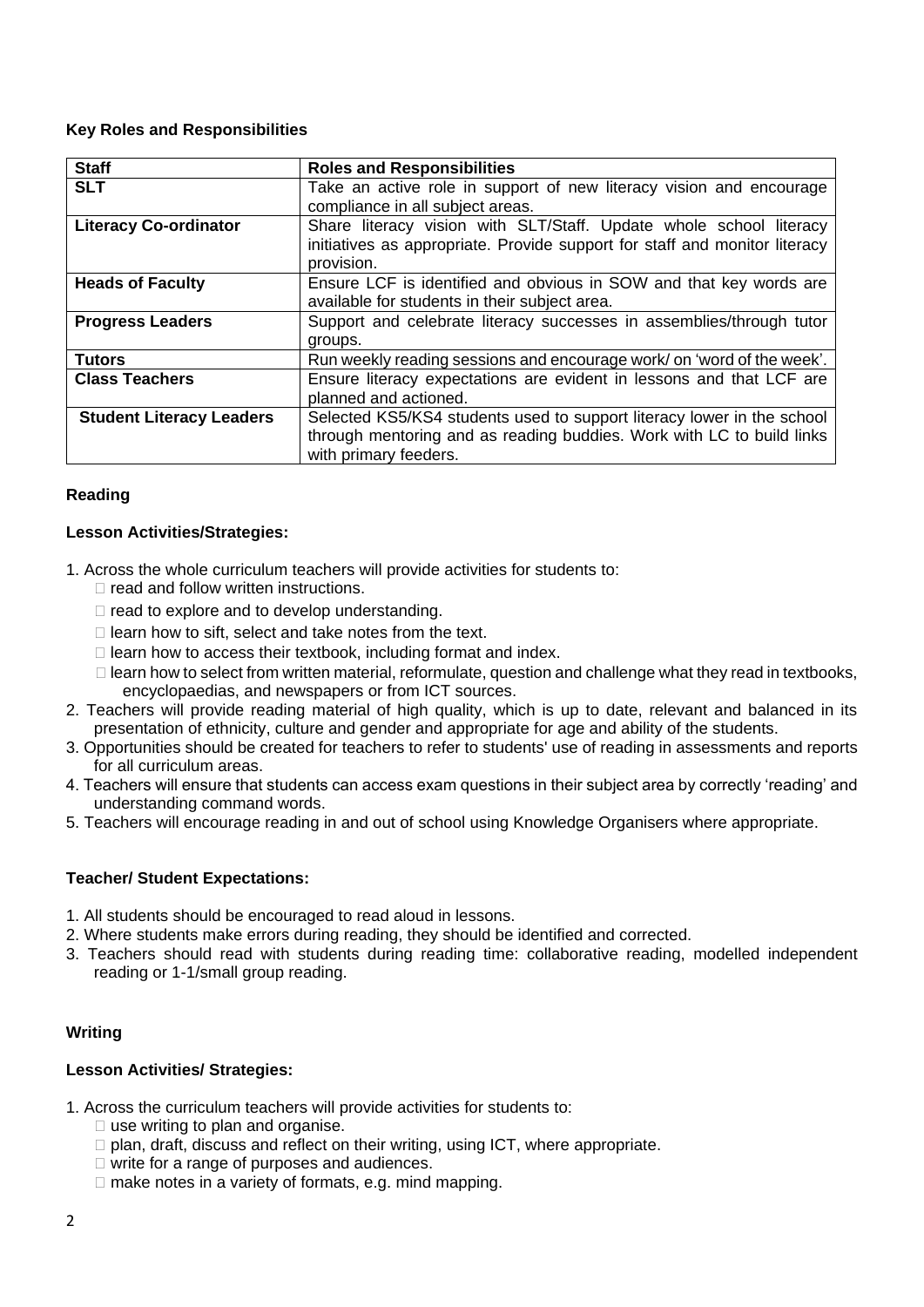- 2. Teachers will set writing tasks that have clear and immediate purposes are objective driven and which are appropriate for the age and ability of the pupils concerned.
- 3. Teachers will teach students how to structure their writing using a variety of sentence structures, paragraphs and a wide range of punctuation, including higher order punctuation e.g. semi- colons, colons and brackets.
- 4. Where students are asked to write in a particular genre, e.g. a newspaper report, teachers will ensure that pupils are familiar with the appropriate style and conventions.
- 5. Teachers will correct errors in grammar, punctuation and spelling in line with the school's assessment policy.
- 6. Teachers should share models and exemplars regularly to ensure students can see good quality writing for each subject.
- 7. Teachers will provide scaffolding and frameworks for extended pieces of writing where appropriate.

## **Teacher/ Student Expectations:**

- 1. Students will always write in complete sentences or use Q and A format for writing in lessons.
- 2. Subject specific key words to be available for students to access during writing (either in rooms or on knowledge organiser)
- 3. Students will complete at least one extended piece of writing in each subject each cycle.

### **Speaking and Listening**

### **Lesson Activities/ Strategies:**

1. Across the whole curriculum teachers will provide activities for students to:

- $\Box$  listen and carry out instructions.
- $\Box$  explore and develop ideas with others, through their talk.
- $\Box$  ask questions as well as answer them.
- $\Box$  work collaboratively with others.
- 2. Teachers will model good speaking and listening by using Standard English during lessons.
- 3. Teachers will give students opportunities to present/speak to the class in a formal way.

4. Teachers should equip students with correct vocabulary for challenging and building on the views of others in a mature and sensitive way.

5. Teachers should share examples of active listening with students: making notes during videos for example.

# **Teacher/Student Expectations:**

- 1. Students will answer all questions formally and in complete sentences.
- 2. Students should be given thinking time to prepare longer answers before sharing with the class.

3. Students will take part in one speaking and listening focused activity each cycle in each subject-this could be in a group or independently.

### **Whole School Strategies for supporting Literacy**

### **Key Words**

Up to ten key words from each module should be shared with students at the start of each cycle through the knowledge organiser and should be referred to regularly throughout the cycle.

### **Word of Week**

Literacy Co-ordinator is to share a word each week through the pastoral system. Tutors should talk to students about the meaning of the word and encourage them to use it in conversation/written work. Explore synonyms and antonyms for the word.